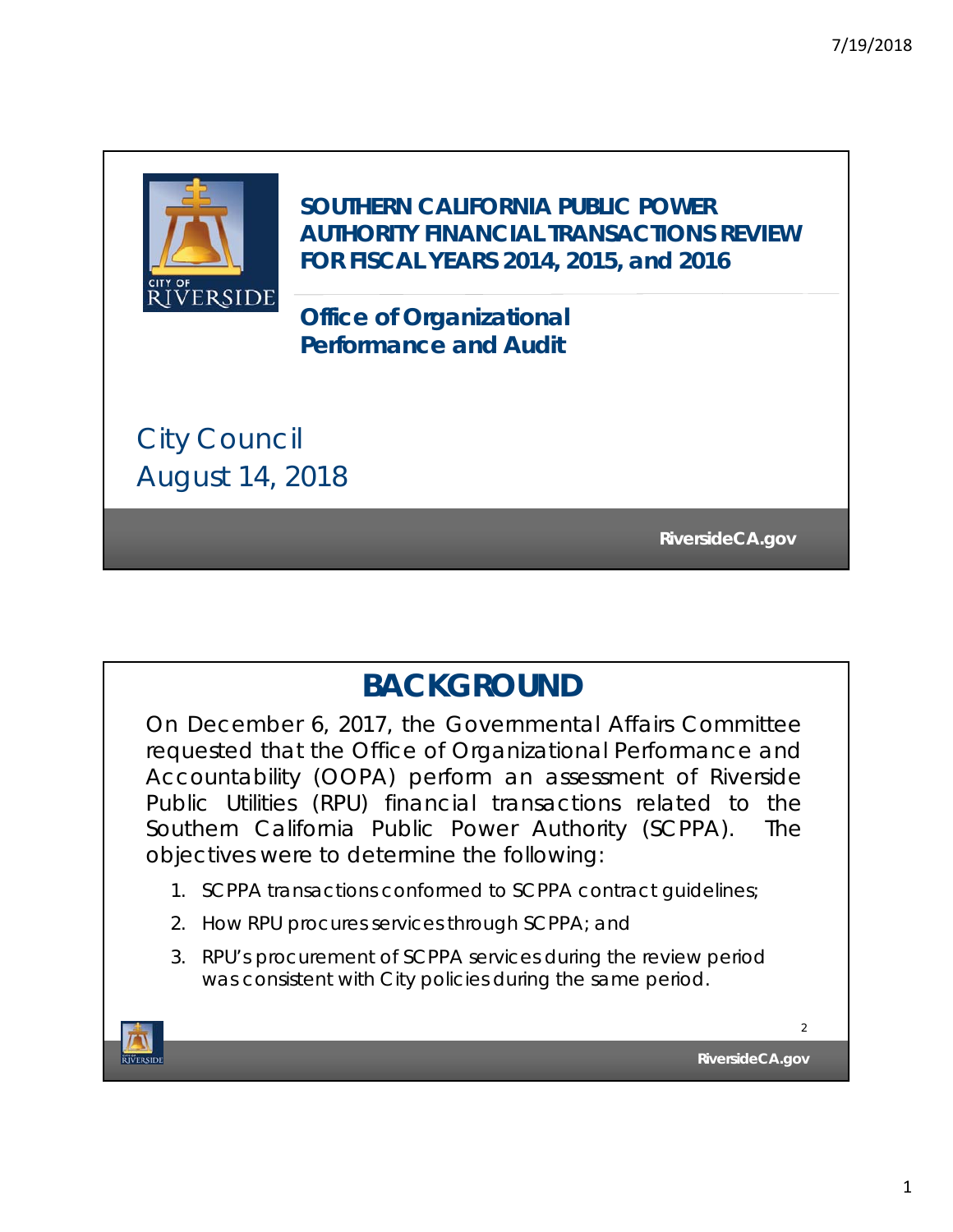

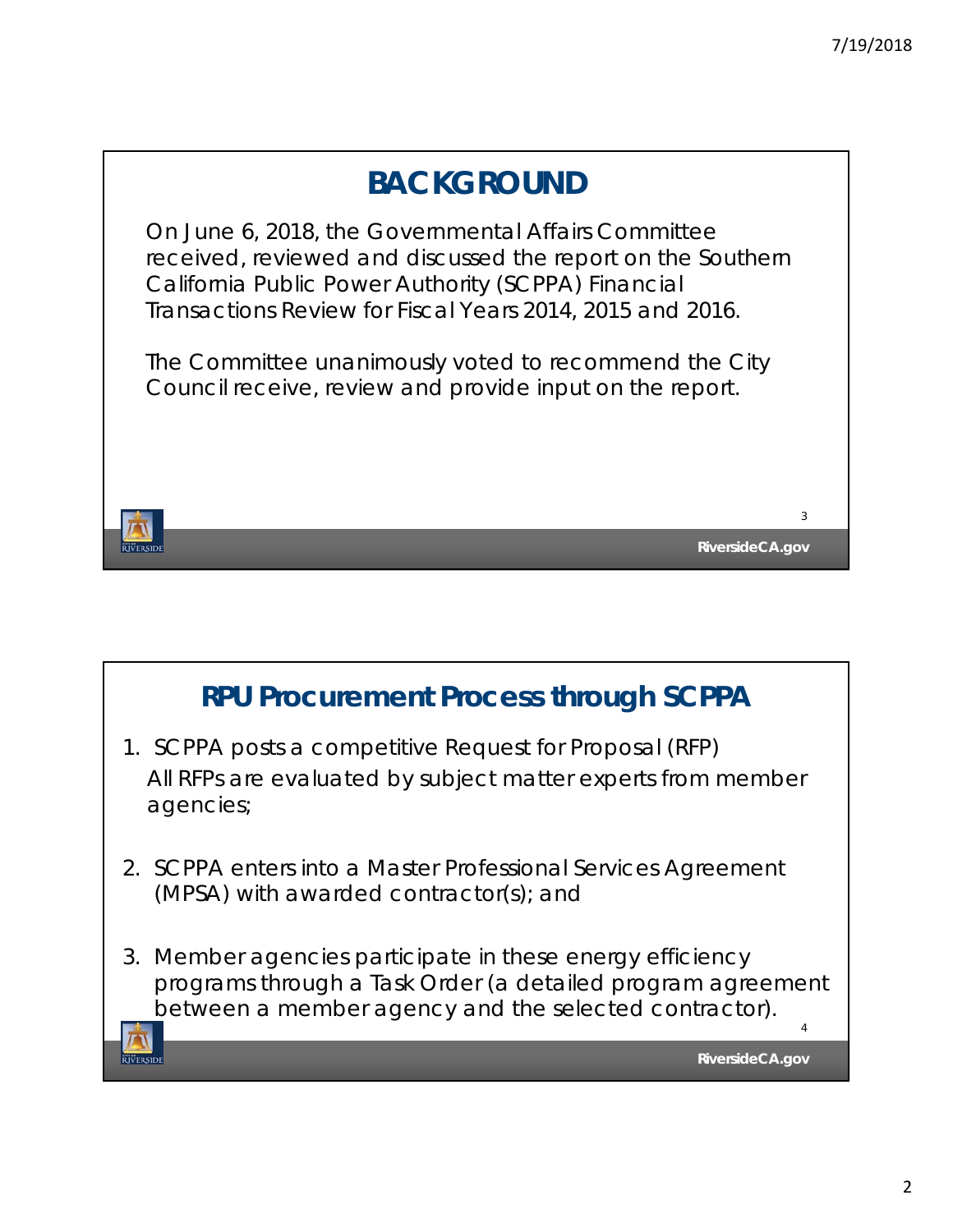## **DISCUSSION**

After a thorough review of 36 SCPPA invoices totaling \$7.3 million for the period of July 1, 2013 through June 30, 2016, SCPPA contract, the City Charter, the City's procurement resolution and City policies, we concluded that RPU was in compliance with the City's Charter, procurement resolution and policies during the period under review.





5

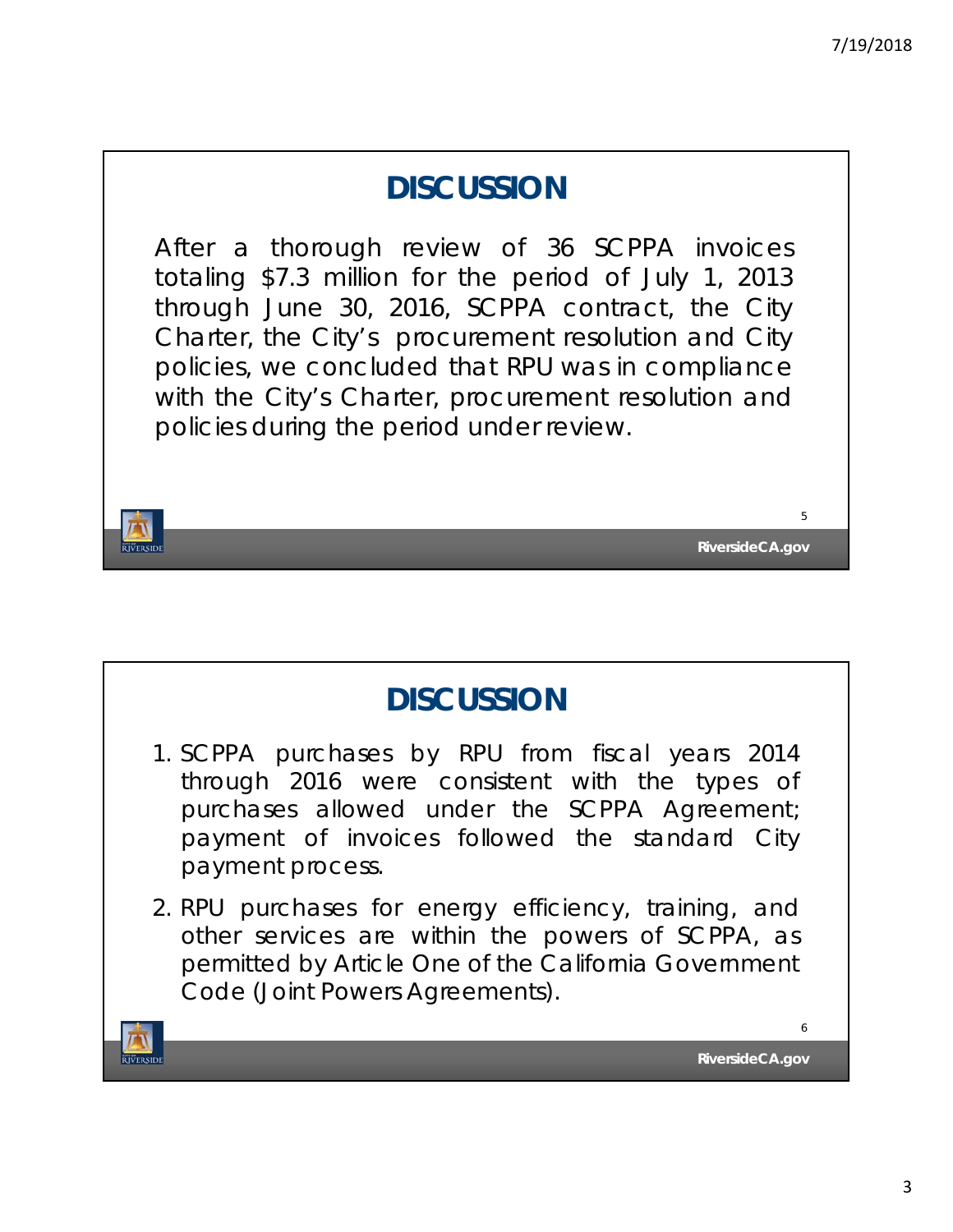**RiversideCA.gov**

7

## **DISCUSSION**

- 3. SCPPA's authority to enter into contracts on behalf of RPU was authorized by the City of Riverside's approval of the 1980 SCPPA Agreement, which established Riverside's membership into SCPPA, as well as the appointment of the RPU General Manager as the voting member for Riverside on SCPPA's Board of Directors.
- 4. Resolution number 22576 regulates contracts between the City and a third party. Section 201 of the resolution identifies Cooperative Purchasing as an exception to competitive procurement; the relationship between the City and SCPPA falls within the guidelines of such a relationship as defined.

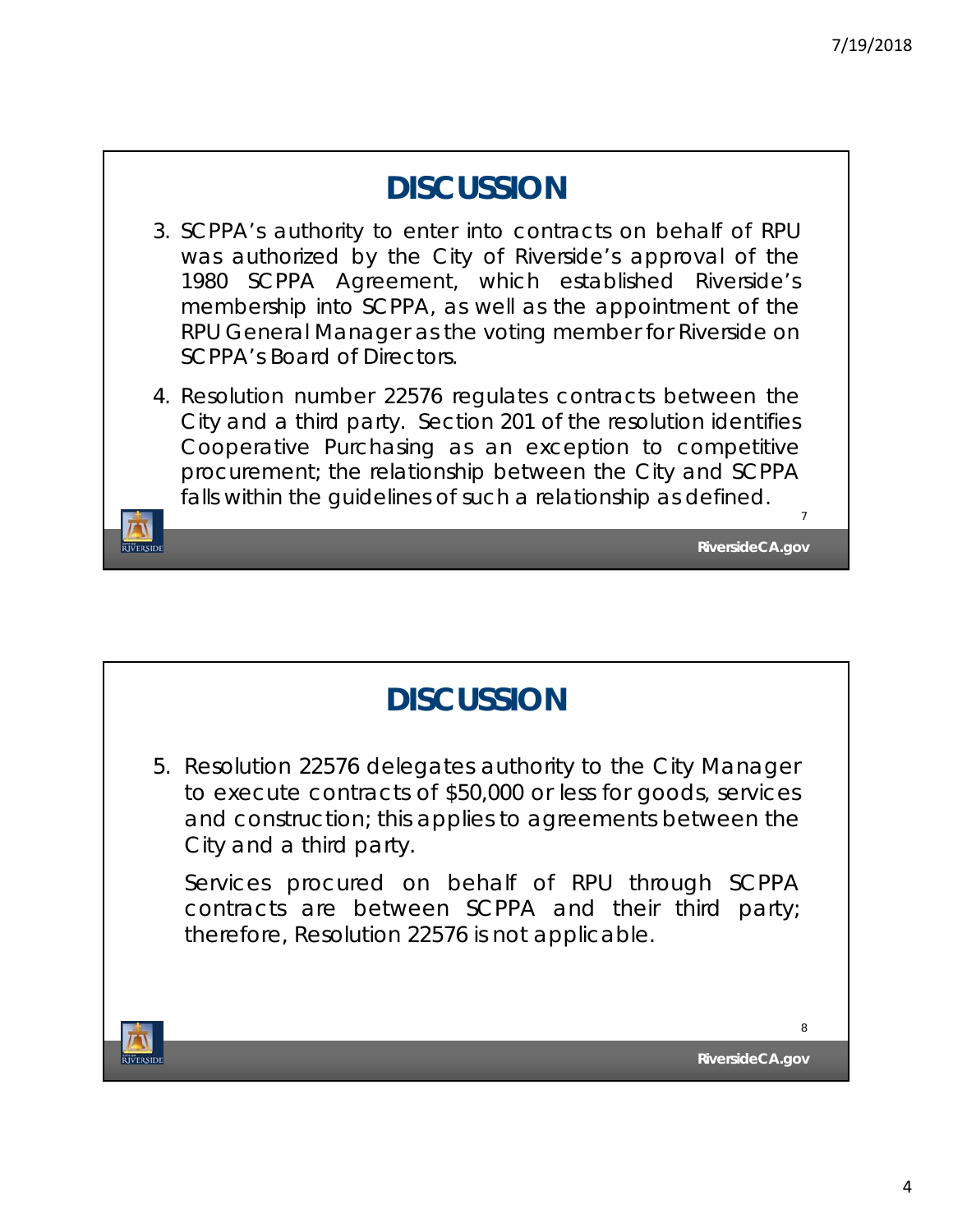